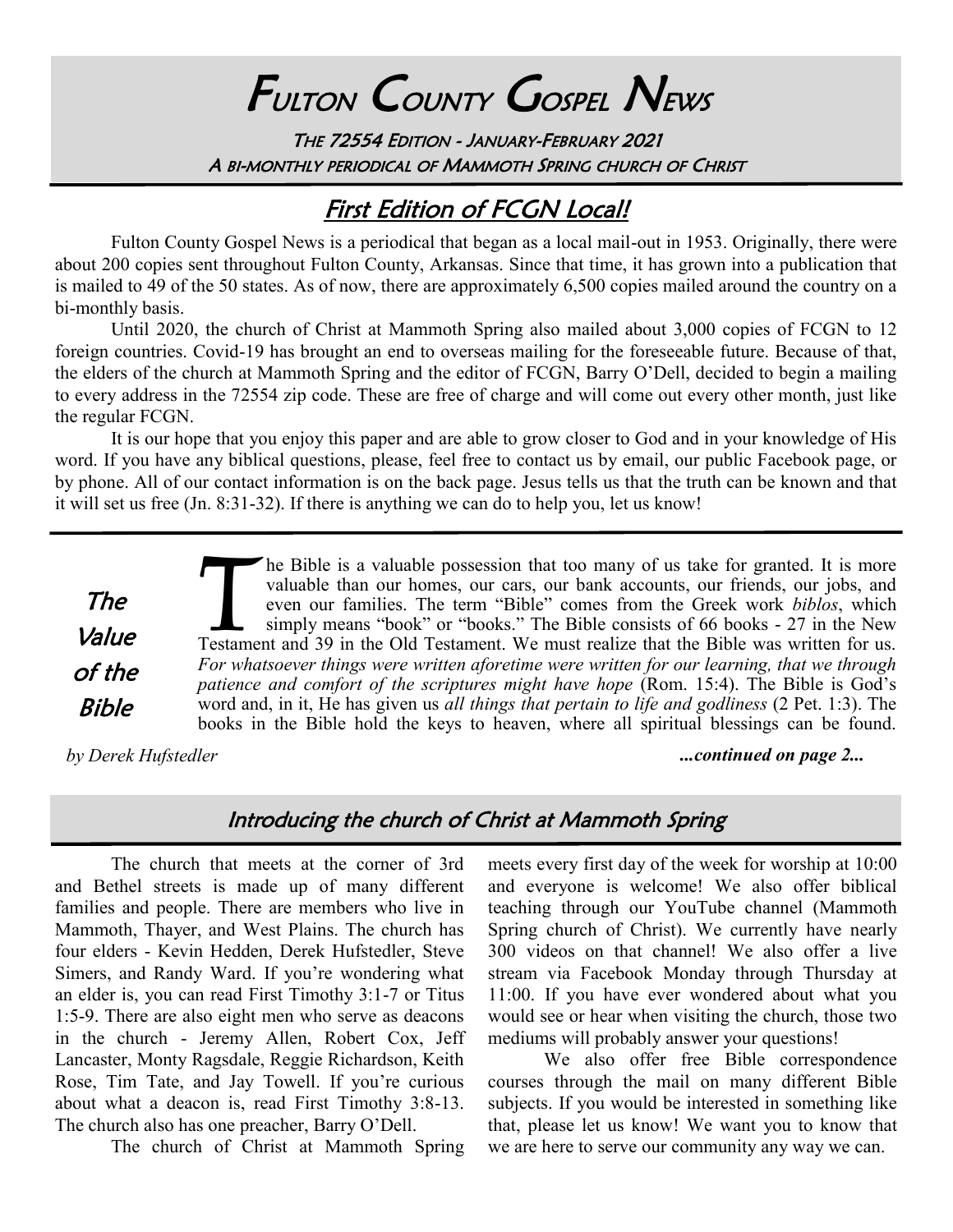Whenever we find ourselves lost, we use a map to guide us where we are going -- the Bible is no different. The Bible is an accurate and precise "map" that can help us find our way to our Father in Heaven – if we let it guide us there. The Bible is referred to as a lamp. In Psalm 119:105 we read, "*Thy word is a lamp unto my feet and a light unto my path.*" It is also a sword*. For the word of God is quick, and powerful, and sharper than any two-edged sword* (Heb. 4:12). The Bible is all sufficient and contains everything we need to live a good life and find our way to heaven when our life on earth is over.

We all know that this life is short. No matter how long we live on this earth, life is very short! Let's make sure that we are ready when the time comes for us to pass on into eternity. God has given us His word, the Bible, to guide us in this life. Sadly, for many of us, the Bible remains unopened, unread, and unappreciated. We must allow God to speak to us through His word. It will change our lives, give us purpose, and help us in every aspect of life.

We must study our Bible to understand what God's will is for us. When we read the Bible, we learn

about all things that pertain to life and godliness. We learn right from wrong, we learn how God views sin, we learn the consequences of sin, we learn how God expects us to live, we learn how to treat our

fellow man, we learn what we must do to be saved, and we learn what is waiting for us after this life if we simply treasure and obey God's word.

We must find the time to read and study the word of God so that we can spiritually grow. In order to have victory over sin, we must study God's word and follow His teachings. When we read and study His word, we are more equipped to face the temptations that life throws at us. David wrote in Psalm 119:11, *"Thy word have I hid in mine heart, that I might not sin against thee."* If our hearts are filled with goodness, such as we find in the Bible, then we will be strong and able to withstand the difficulties we face in life. Think of those who lived in Bible times, like David, who said in Psalm 119:15*, "I will meditate in thy precepts."* We must be like David and constantly meditate on God's word. If we have God's word on our minds, there will be no room for worldly thoughts. "*As a man thinketh in his heart, so is he"* (Pro. 23:7). Time spent studying and growing in God's word is time well spent.

God has done so much for us. Not only has He given us life, but He has given it much more abundantly through Jesus. Through Jesus, we can find salvation. When we read His word and see the love He has shown through everything that He has done for us, we should have a desire to serve Him and do His will. The words He has left for us are to help guide us through this life and show us how to reach the ultimate goal – Heaven! We must read and study God's word so that we can teach others and share the hope that is within us. As we study and learn how to become a Christian, our life will change. God truly changes people, and when we submit to Him, we can grow and become strong in Him. As we labor to spread His word throughout the world, we will bear fruit that others can see and bring honor and glory to the Lord.

Paul wrote in Romans 1:16-17, *"For I am not ashamed of the gospel of Christ for it is the power of God unto salvation to everyone that believeth; to the Jew first and also to the Greek. For therein is the righteousness of God revealed from faith to faith; as it is written, the just shall live by faith."* Salvation is defined as "the preservation or deliverance from harm, ruin, or loss." The Bible tells us that Jesus Christ, the Son of God, humbled Himself as a man, a servant, and

> a deliverer. He gave His life to preserve ours, to deliver us from sin. The Bible teaches all about Jesus and about salvation, and we should all agree that this book is the most valuable possession we

*"As we study and learn how to become a Christian, our life will change."*

have!

No amount of money or anything on this earth can compare to what Jesus did for us, and nothing can bring us peace and fulfillment like God's word can. We can read about God's promises in the Bible as we seek to find truth and true happiness. *"All scripture is given by inspiration of God and is profitable for doctrine, for reproof, for correction, for instruction in righteousness: that the man of God may be perfect, thoroughly furnished unto all good works"* (II Tim. 3:16-17).

The Bible will never lose its value. The Bible has existed for many, many years, and it is just as important now as it was those many years ago. We all need God's word in our lives. No matter what troubles and trials we face in this life, our lives can be complete if we read and abide in God's word. We must lean on God's word and strive to learn more about Him and His will. We should let Him speak to us through His word. The Bible tells us that this world will pass away, but His words will never pass away (Matt. 24:35). We must never take God's word for granted. We should read it now so that we can prepare to face eternity when our time on this earth is over.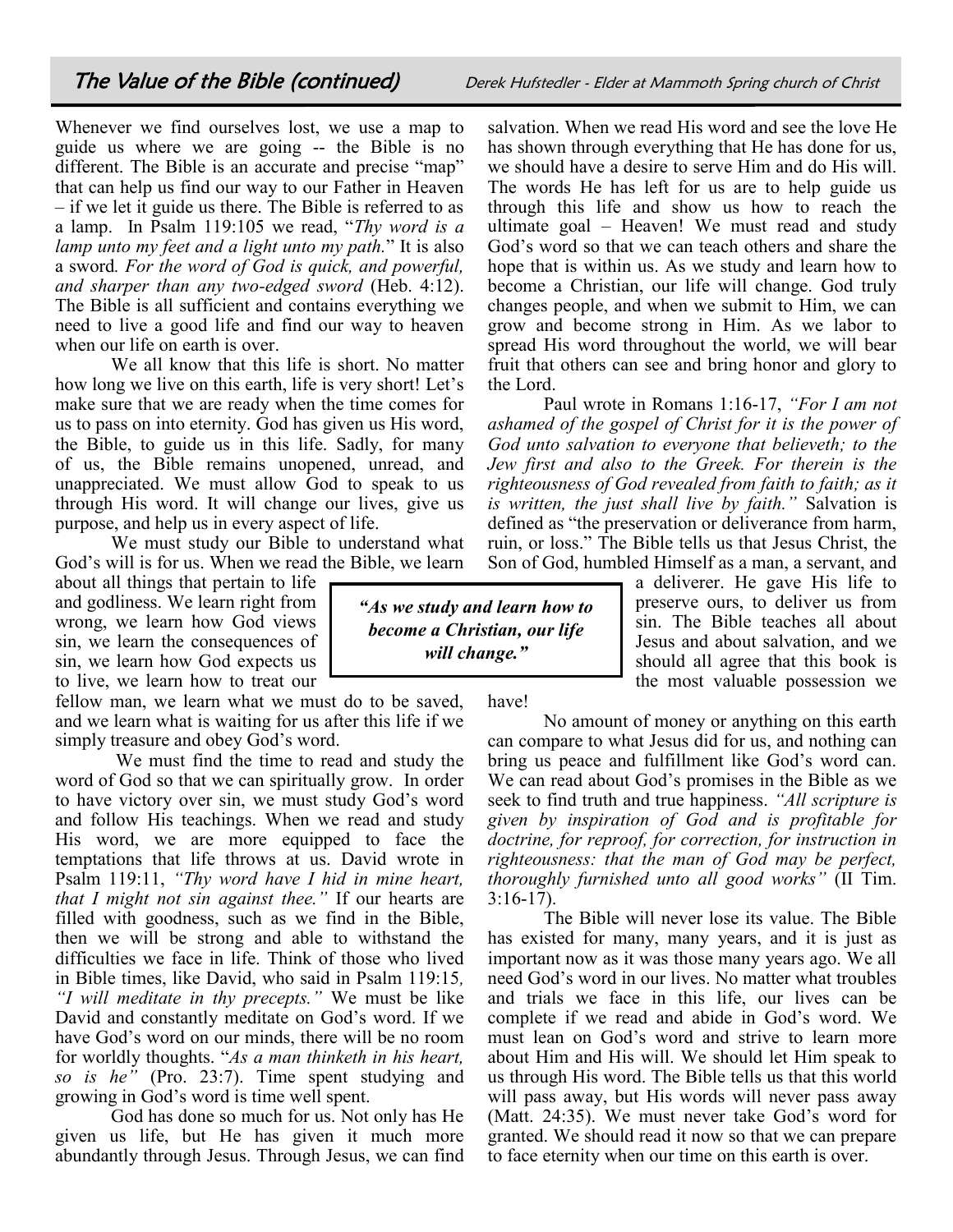T he Bible is a collection of documents that claims there is a God. It's first words, "In the beginning God…" do not *prove* that He exists. Rather, they assume His existence to be true. How can such an assumption be made? What would cause someone to believe in an invisible being who supposedly created everything in six days? Let's think about it in two ways…

*The Internal Evidence*. The Bible itself claims that God exists. As already stated, the opening line of the Bible does not *prove* God's existence - it assumes it. "*For every house is builded by some man; but he that built all things is God*" (Heb. 3:4). Just as we can safely assume that a house has a builder, so can we safely assume that the creation has a Creator. Another passage reads, "*But without faith it is impossible to please him: for he that cometh to God must believe that he is, and that he is a rewarder of them that diligently seek him*" (Heb. 11:6). In the Old Testament we read, "*There is a God in heaven*" (Dan. 2:28). Many other verses could be provided, but these are

sufficient for now. However, just because the Bible says there is a God does not convince everyone. The atheist says there is no God - why would he believe what the Bible says? The

skeptic is not sure about God - why would he be convinced by a few verses? In other words, is there another way that the existence of a Creator - God - can be proven?

*The External Evidence*. Let's leave the Bible out of it for a minute. Again, if someone does not believe in the existence of God, then quoting the Bible as the word of God will probably not convince them. Is there some external evidence, that is, evidence apart from the Bible, that would prove the existence of God? If you were to drive by a newly constructed subdivision, what are some logical conclusions that you could reach based on what you could see? You could conclude that someone had to design the layout. Streets, driveways, houses, electrical supply, etc., etc. Those components did not and could not *just happen* 

*by time and chance*. If we have that knowledge, why would we think that something as massive and complex as the universe is just the result of chemical reactions throughout time and by chance? Not only is evolution unreasonable, it is antiscientific! Yet, many believe that it is a fact.

Leaving the concept of design and Designer, think about the existence of morality. Morality is defined as, "principles concerning the distinction between right and wrong of good and bad behavior." If evolution is the answer for the existence of humanity, at what point in the evolutionary chain did something or someone determine a standard of right and wrong? At what point in the supposed human/ape ancestry did morality evolve? Which primate finally decided that he should not steal food from his neighbor? Morality cannot and did not evolve from nonliving material. In fact, no living thing can come from non-living matter. This is one of the fundamental truths of science. Francesco Redi (1626-1697) and Louis Pasteur (1822-1895) proved through their

*"The evidence from both nature and morality points to yes!"*

experiments that life is produced from other forms of life. If you have non-life, you will always have non-life!

Is there really a God? Is there really a Creator/Designer? The

evidence from Scripture points to yes! The evidence from both nature and morality points to yes! One of the false claims that is made about Christianity is that it contradicts true science. Ask yourself: Which system of belief contradicts true science? One says that all living material - with its diversity and complexity - came from non-living material. The other belief holds that there is an intelligent Designer. One system holds that morality simply evolved over time and by chance. The other holds that morality is revealed by a moral Law Giver. The reality is that true science bolsters the case of intelligent design and creationism. Don't confuse *true* science with an atheistic approach to the origins of both life and morality.

*Would you like study more about this subject?*

*"He who built all things is God"* ~Hebrews 3:4